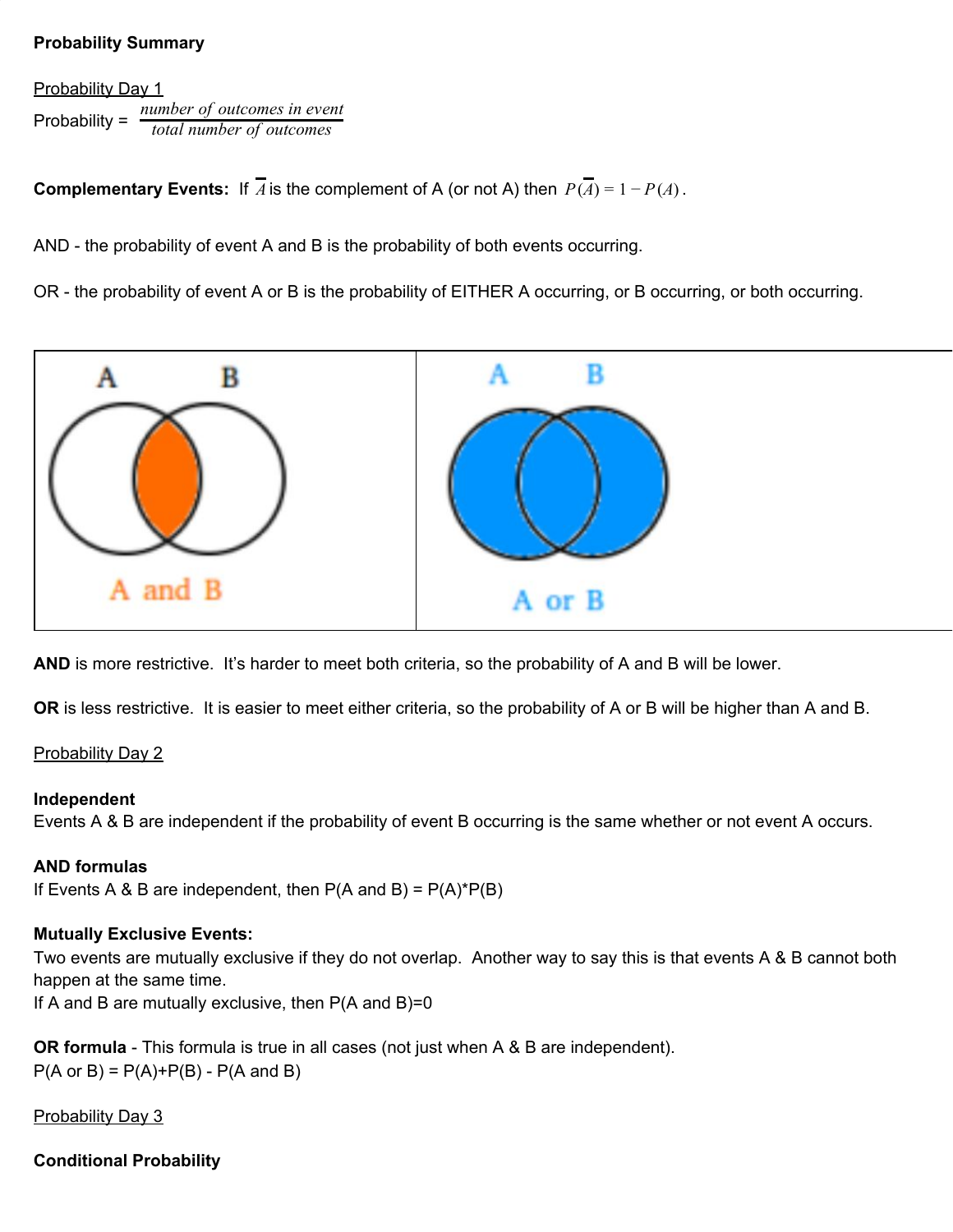The probability of A given B is the probability that event A occurs given that we are only considering outcomes in B. So the denominator of the fraction is the number of outcomes in event B, and the numerator is the number of outcomes in B that are also in A. (This makes more sense in context.)

The more general version of the **AND formula** (which is true whether or not A & B are independent) is  $P(A \text{ and } B)=P(A)^*P(B|A)$ 

### **Contingency Table or Two-Way Table**

I have used these tables throughout the unit and then asked probability questions from them. A contingency table is a way to organize people two different ways.

### Probability Day 4

#### **Basic Counting Rule**

If we are asked to choose one item from each of two separate categories where there are *m* items in the first category and *n* items in the second category, then the total number of available choices is  $m \cdot n$ .

Another way: If there are *m* ways of doing one thing, and *n* ways of doing another, then there are  $m \cdot n$  ways of doing the first thing followed by the second thing.

#### **Repetition allowed**

If a license plate has 2 letters followed by 4 numbers, then there are 26\*26\*10\*10\*10\*10 ways to create a license plate, or 6,760,000 possible different license plates.

#### **Repetition not allowed**

If a license plate has 2 letters followed by 4 numbers, and repetition is not allowed, then there are 26\*25\*10\*9\*8\*7 ways to create a license plate, or 3,276,000 possible different license plates.

#### Choosing within **ONE** category>>without replacement/repetition

#### **Permutations**

A permutation is a way to choose r objects from n choices without replacement), when the order of the objects chosen matters.

If I choose 3 students from the 16 who are present today, and order matters, then there are 16P3 ways to do this.  $16P3$  = nPr(16,3) in desmos = 3360 different ways to do this.

#### **Combinations**

A way to select r objects from n choices (without replacement), when order doesn't matter.

If I choose 3 students from the 16 who are present today, and order does not matter, then there are 16C3 ways to do this.  $16C3 = nCr(16,3)$  in desmos = 560 different ways to do this.

# Probability Day 5

Expected value is the average gain or loss of an event in the long run (over many trials).

We can compute the expected value by multiplying each outcome by the probability of that outcome, and then adding up the products.